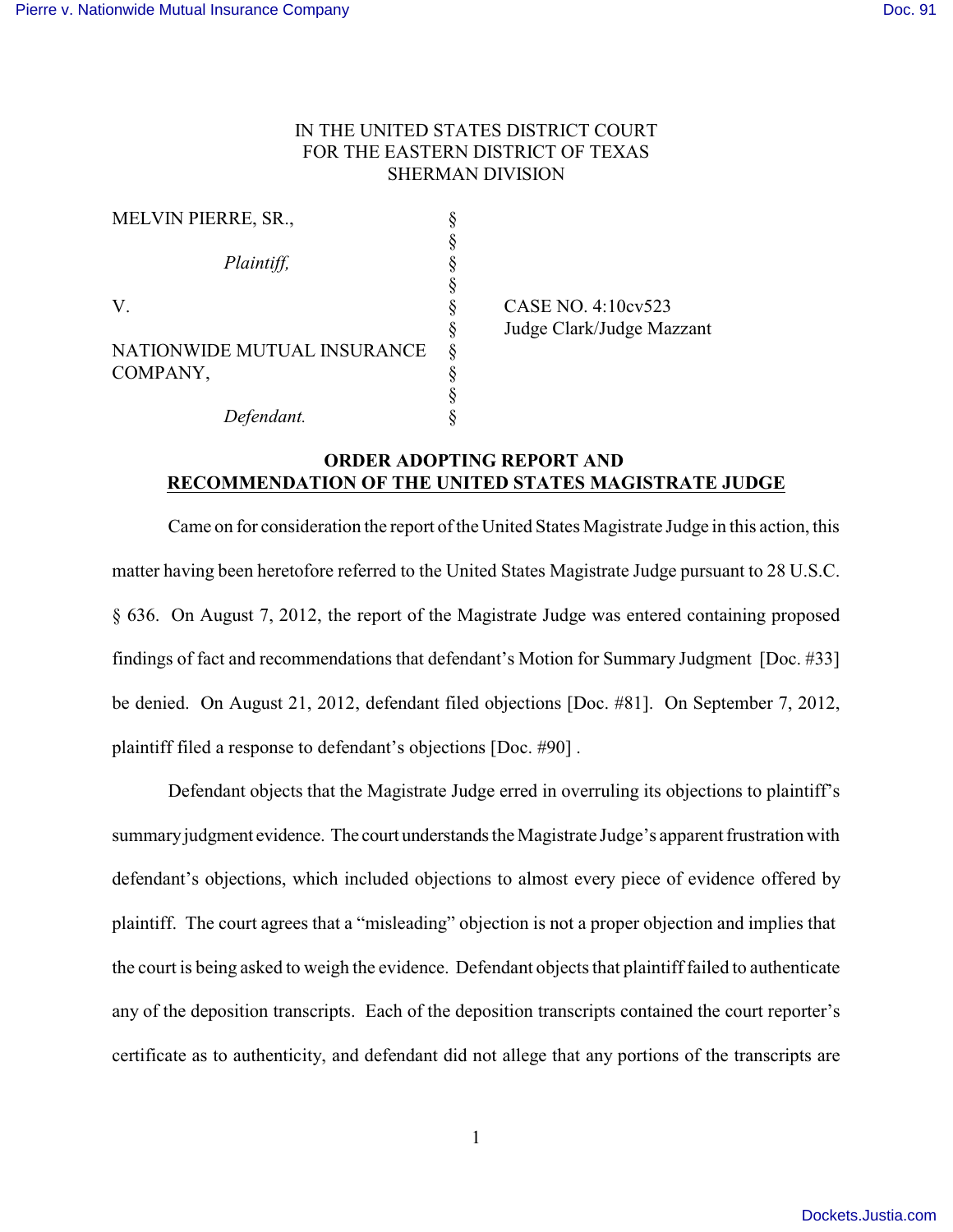inaccurate. The objections are overruled. Defendant next objects to the declarations of former employees based upon the assertion that the former employees do not have personal knowledge and that they are conclusory or vague. Plaintiff argues that both declarations are relevant, as they pertain to the credibility of defendant's witnesses and are based upon personal knowledge. The court agrees and overrules the objections.

Defendant next objects that the Magistrate Judge erred in concluding that the motion for summary judgment should be denied as to plaintiff's age discrimination claim. Specially, defendant objects that the Magistrate Judge erred in finding that there was a material issue of fact on whether plaintiff was constructively discharged, that there was a material fact issue regarding whether plaintiff was treated less favorably than similarly situation employees under the age of forty, and that there was a material fact issue regarding plaintiff's ultimate causation burden.

The court finds that plaintiff has offered sufficient summary judgment evidence to defeat defendant's motion for summary judgment. Although the question of constructive discharge is a close call, the court finds that there is enough to go to trial. Defendant merely repeats the same arguments made before the Magistrate Judge, and the court does not see error in denying the motion. This case appears to come down to judging the credibility of plaintiff and his supervisor, Brian McCulloch.

Defendant next objects that the Magistrate Judge erred in concluding that defendant's motion should be denied as to plaintiff's claim for race discrimination. Defendant asserts that there is little analysis in the report that addresses the race discrimination claim. Plaintiff responds by adopting the arguments he made in the summary judgment briefing. The Magistrate Judge combined the age and race discrimination analysis. Based upon the nature of the evidence in the case, the court finds